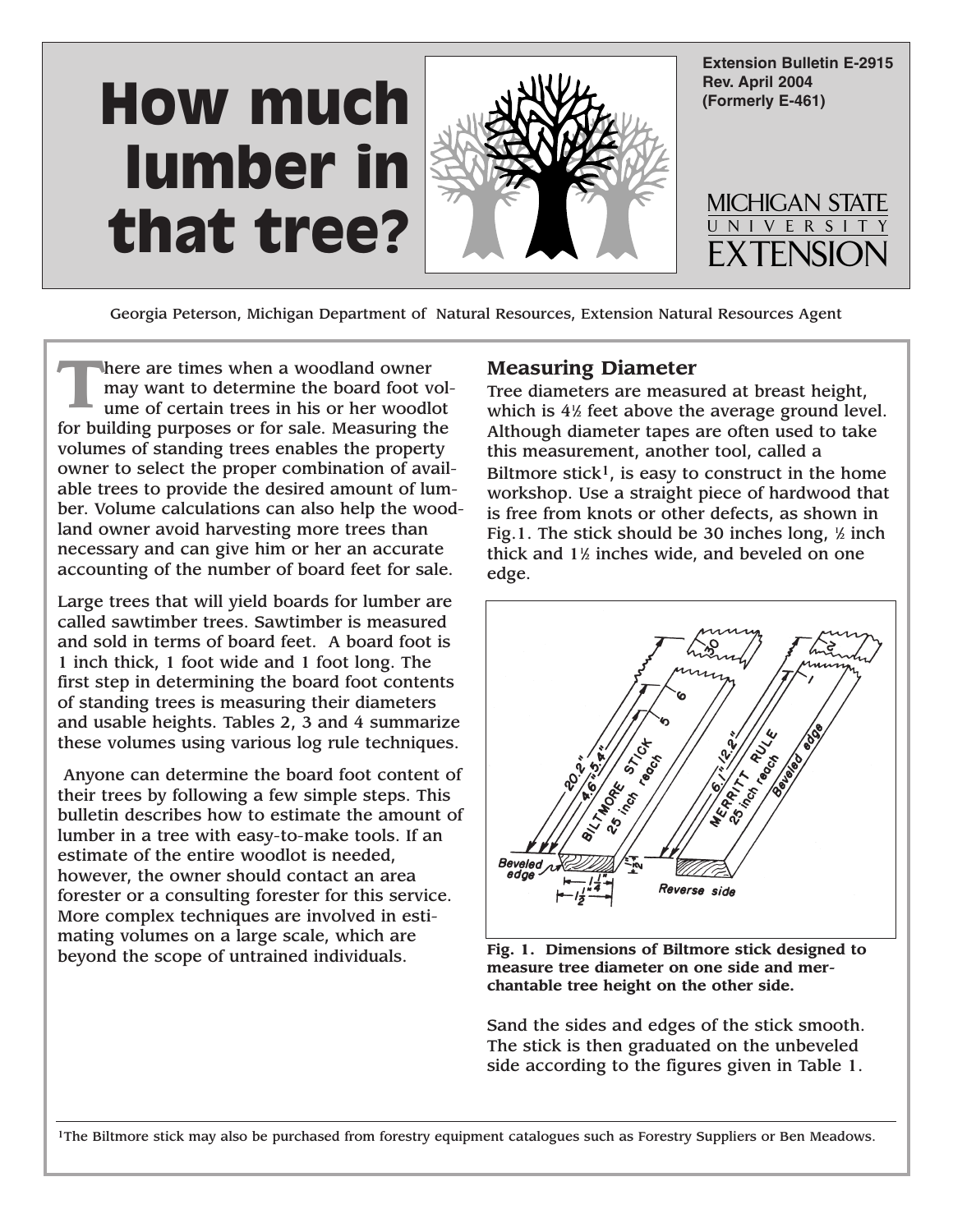

**Table 1. Biltmore rule graduations.**

| Diameter-<br>graduations<br>on stick | <b>Distance in inches</b><br>from end of stick to<br>diameter graduations | <b>Diameter-</b><br>graduations<br>on stick | <b>Distance in inches</b><br>from end of stick to<br>diameter graduations |
|--------------------------------------|---------------------------------------------------------------------------|---------------------------------------------|---------------------------------------------------------------------------|
| 5                                    | 4.6                                                                       | 18                                          | 13.7                                                                      |
| 6                                    | 5.4                                                                       | 19                                          | 14.3                                                                      |
| $\overline{7}$                       | 6.2                                                                       | 20                                          | 14.9                                                                      |
| 8                                    | 7.0                                                                       | 21                                          | 15.5                                                                      |
| 9                                    | 7.7                                                                       | 22                                          | 16.0                                                                      |
| 10                                   | 8.4                                                                       | 23                                          | 16.6                                                                      |
| 11                                   | 9.2                                                                       | 24                                          | 17.1                                                                      |
| 12                                   | 9.8                                                                       | 25                                          | 17.7                                                                      |
| 13                                   | 10.5                                                                      | 26                                          | 18.2                                                                      |
| 14                                   | 11.2                                                                      | 27                                          | 18.7                                                                      |
| 15                                   | 11.8                                                                      | 28                                          | 19.2                                                                      |
| 16                                   | 12.5                                                                      | 29                                          | 19.7                                                                      |
| 17                                   | 13.1                                                                      | 30                                          | 20.2                                                                      |

Measure tree diameters with the Biltmore stick in the following way (see Fig. 2):

1. Hold the stick 25 inches from your eyes in a horizontal position. Hold the beveled edge of the stick against the trunk of the tree at breast height.

2. Look straight at the tree without moving your head from side to side. Adjust the stick so that the left or zero end is lined up with the left side of the tree.

3. Without moving your head, shift the line of sight to the right-hand side of the trunk.



**Fig. 2. Measuring tree diameter with a Biltmore stick.**

4. Read the diameter on the stick nearest the point at which the line of sight crosses it.

Tree diameter can also be measured using an ordinary tape measure. Wrap the tape around the circumference of the tree at 4.5 feet above its base. Divide the circumference by 3.14  $(\pi)$  to calculate the diameter of the tree.

## **Measuring Height**

Tree heights are measured in units of 16-foot logs or fractions thereof. In slender, straight trees, this measurement is taken to a point on the upper trunk of the tree where the diameter inside the bark is 8 inches. With older trees, however, excessive branching or forks may reduce the usable height. One should then measure the distance between stump height and usable height.

A Merritt rule for measuring tree heights can be inscribed on the reverse side of the Biltmore stick; then both rules, one for measuring tree diameter and the other for measuring tree height, will be on the same stick.

To inscribe the Merritt rule on the stick, simply mark graduations of 6.1 inches from the zero end of the stick (see Fig. 1). Each graduation represents a 16-foot log length. Inscribe half-log marks halfway between the 16-foot log marks. Make the graduation for both the diameter scale and the height scale with a sharp pencil or marker. Then give the stick a coat of clear var-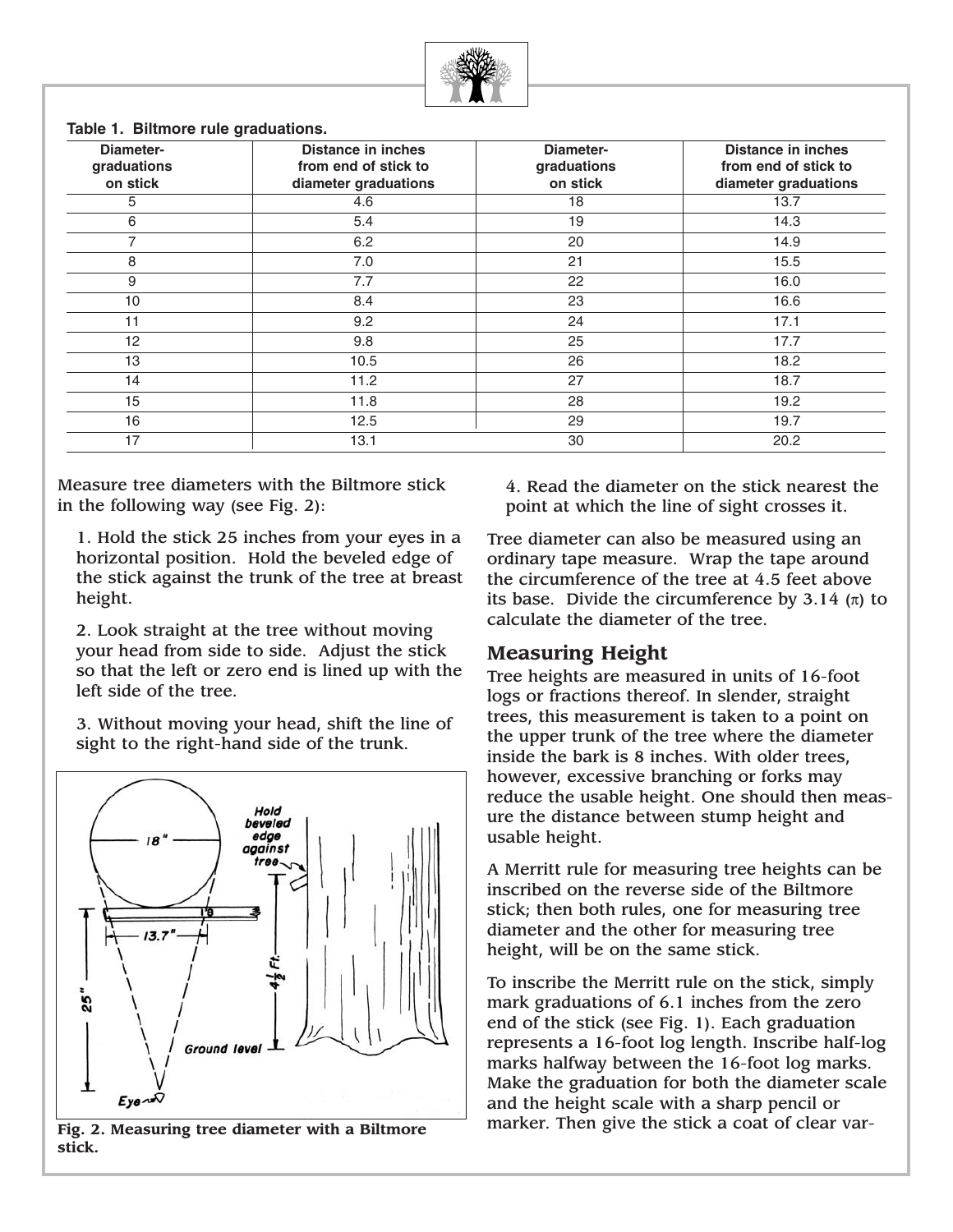

nish or polyurethane. This will bring out the color of the indelible lead, as well as protect the stick from moisture and discoloration.

Measure tree heights with the Merritt rule by the following method (see Fig. 3):

1. Stand 66 feet from the base of the tree. Hold the stick vertically at a distance of 25 inches from your eye.

2. Adjust the stick so that the zero end is in the line of sight with the upper limit of usable height.

3. Without moving your head or the stick, shift your line of sight to the stump height at the base of the tree (usually 12 to 16 inches above ground level). From the scale, read the number of logs (or fractions of logs) in the tree.

If the ground is not level, stand on a spot that has about the same elevation as the base of the tree.



**Fig. 3.** Measuring tree height in 16-foot log units with a Merritt rule.

## **Determining Tree Volume**

After the diameters and heights of the trees have been measured, the board foot content for each tree can be read from a volume table. Board foot volume is estimated in many ways. Because many of these calculations were developed before the benefit of calculators, estimations are simplified formulas that are easy to tabulate by hand. Other, later formulas are more complex but ultimately more accurate in estimating the amount of useable wood. The International log rule (Table 2), one of these more recent estimation systems, gives a very accurate measure of the amount of lumber that a sound, straight tree will yield at the sawmill.

Local customs, however, sometimes require using other log rule calculations when standing timber is sold. Estimated volumes from two other log rules, Doyle and Scribner Decimal C, are given in Tables 3 and 4.

If you are going to fell the trees yourself and haul the logs to the mill, read the board foot values in Table 2, the International rule. However, if you are selling standing trees in the Lower Peninsula (and if the buyer insists), use the values in Table 3. If your trees are in the Upper Peninsula and the buyer demands it, use the values based on the Scribner Decimal C rule (Table 4).

In using these tree volume tables, increase the volumes by 10 percent for the following trees: balsam fir, spruce, white oak, yellow poplar, black cherry, beech and ash. Also, make suitable deductions for visible defects, such as rot.